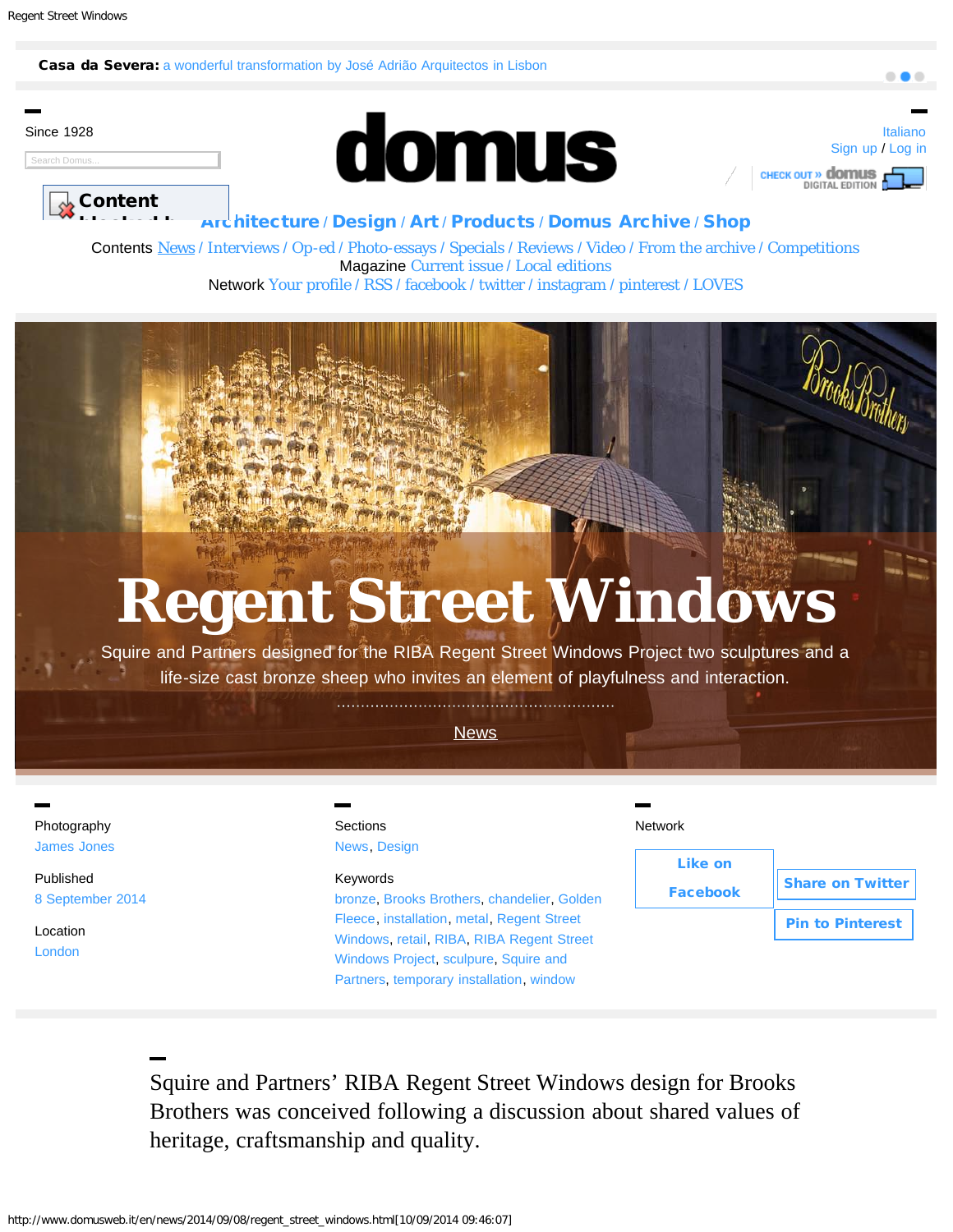The concept draws on the iconic Golden Fleece, the historical symbol of wool merchants and the Brooks Brothers trademark since 1850.



↑ Squire and Partners, RIBA Regent Street Windows, Brooks Brothers, London

The installation features two crafted sculptures comprised of the over eight hundred handmade sheep suspended on golden threads which combine to make two Golden Fleece. One sheep chandelier is encased in a box lined with hand applied Dutch Gold leaf, the other in blue pinstripe. The two sheep mirror each other in separate windows providing a shimmering spectacle for passers-by.

> Squire and Partners, RIBA Regent Street Windows, Brooks Brothers, London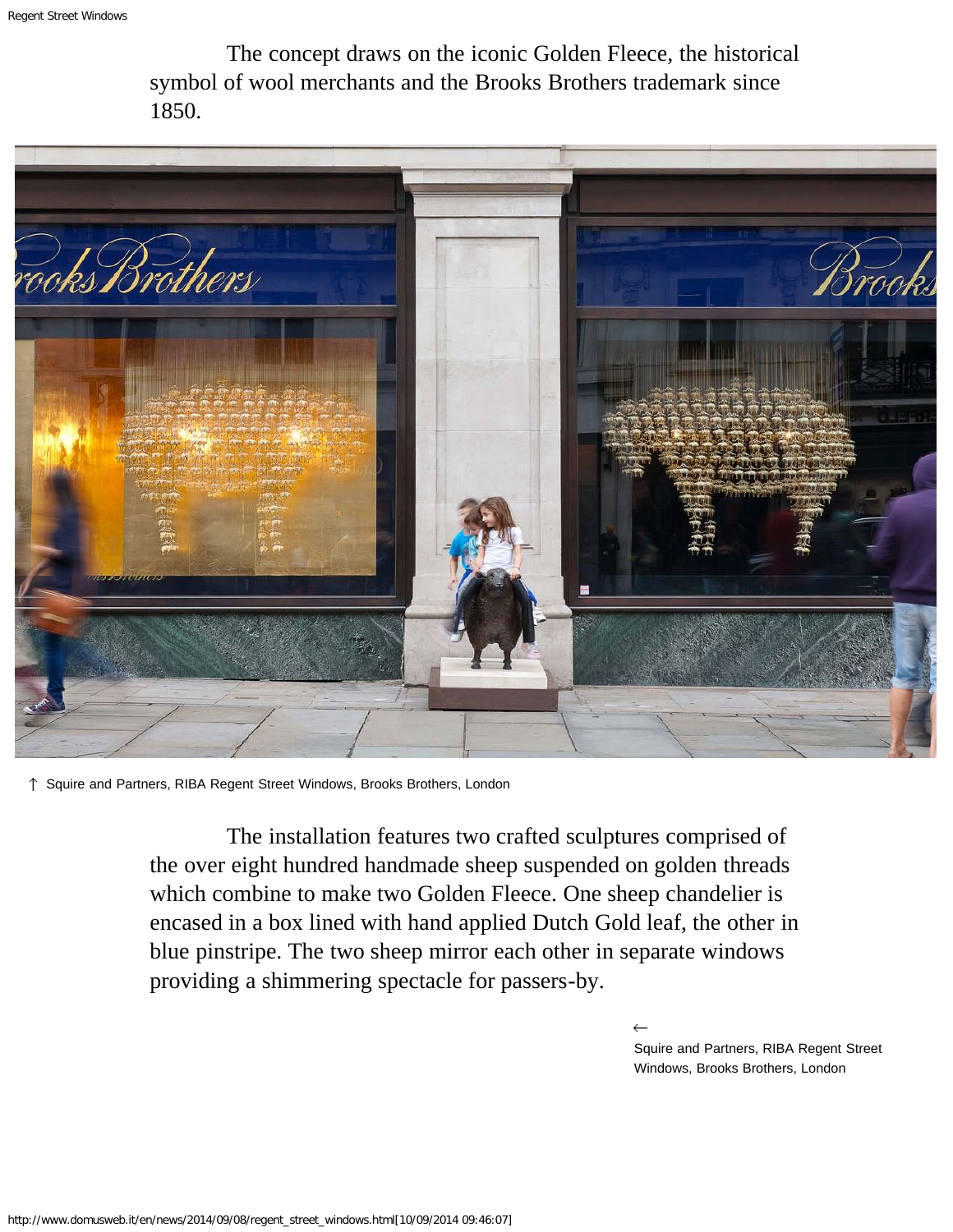

Outside on Regent Street, a trail of chalk hoof prints lead from the two store entrances to 'Madison', a life-size cast bronze sheep grazing on the pavement, providing an element of playfulness and interaction. The bespoke bronze sculpture was commissioned for the Regent Street Windows Project and created by British sculptor Jonathan Sanders.

The full installation will be on display until 21 September during London Design Festival, London Fashion Week and Vogue Fashion's Night Out, after which it will be transported to Brooks Brothers stores around the globe starting with Milan.